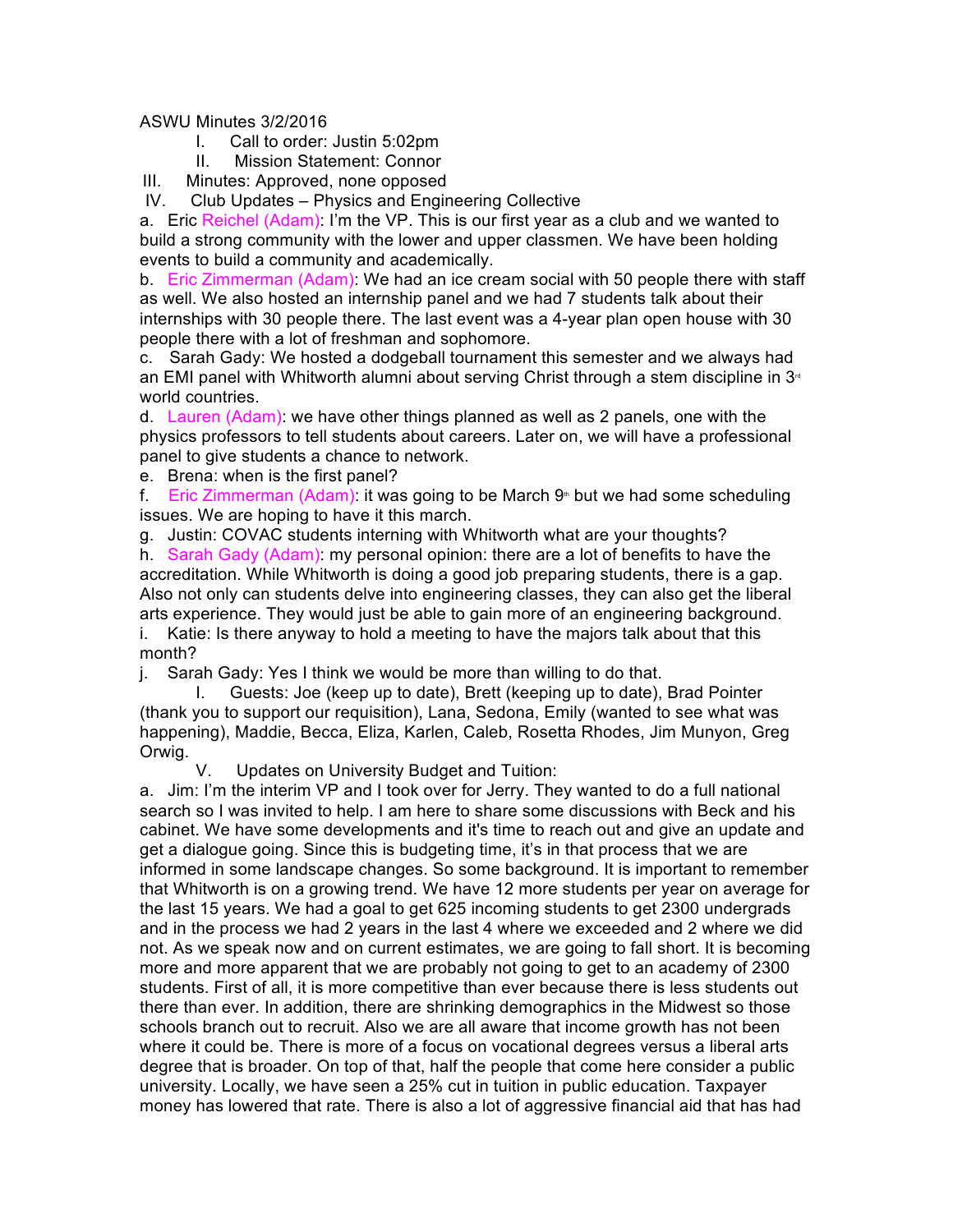some effect on the structure. So, what's happening is that because of tuition going down, there is a squeeze going on in the budget. We are going to have to look at differences. Tuition increase at 3.5% is low in history. That is the board of trustees understanding the load of tuition. So some of the costs we have to bear aren't easily affected. Outside control of things like healthcare and utilities. Also technology costs. So we are constrained a little bit on new programs and salary increases. And there are other strategic investments that will probably have to be postponed. So we are going to appoint a task force that will restructure the budget for less than 2300 students. We do have reserves but we can't do that year after year. We want to do it in a controlled and efficient way to keep the quality intact. Examples, we run our budget by presenting to the board in April and all the expenses are loaded in: staff hiring, class addings, and that is all done before we know what students are coming so that puts some volatility in the revenue side of things. We might have to move those expenses to the fall. The other thing I wanted to share with you is the structure for income. Largely, we are tuition driven at 83% of operating budget. The auxiliary represents room and board. The other moneys are endowment at 3% and we continue to build that. And then the last is the annual fund when folks give us money to run the school. This is a representation for the functional expenses. The largest block is the financial aid provided by Whitworth. The next one at 21% is faculty and academic support. And then the auxiliary again is room and board but this is for Sodexo and upkeep. The next is the benefits. The next is the student services that are made up of student life, admittance and athletics. And then Admin function is like 6%. Debt Services is the payment on bonds for the buildings. Facilities is general upkeep at 4%. The last one is advancement, which is campaigns and alumni. When you look at overall cost, we like to remind folks of our value proposition of coming to Whitworth. Again, these are the benefits. We got to remember the class sizes are better, taught by PHD staff. 11-to-1 ratio. 85% students graduate in 4 years. It is less than half of that at a public university. So you'll pay in time. Very rich residence life is built in here. Retention rates and grad rates are above national average. We have study abroad, service learning. 94% of grads are in grad school or employed after 9 months. Excellent facilities and athletics, performing arts. We are in fine shape. We have a growing endowment and committed staff. We have growing enrollment but it is flattening out. We need new work on those expenses, not huge adjustments. We aren't going to have 2300 undergraduates like we hoped. We will get the involvement of everyone. We believe we offer a valuable proposition and we intend to keep that going. Questions?

b. Justin: Before that, we can give the assembly some conversation time.

c. Jordan: what is the dollar amount per annual revenue? Do we get anything for having athletics?

d. Jim: It is roughly \$110 million. We are nonprofit.

e. Greg: about 30% of students are varsity athletes. And a lot of people choose to come here to play sports.

f. Jordan: so we lose money?

g. Greg: well it costs but athletics generates some of their own revenue through sponsorships. They put on fundraising events, all of which generate donor dollars. We don't have any sponsors for jazz band or debate team.

h. Mak: today I was talking to somebody and they said they have 5 classes with 4 teachers who are visiting teachers is there a benefit?

i. Jim: they come for a couple reasons. Sometimes it is hard to find a replacement so we will hire someone for a year or try out some folks. When someone comes in, they are paid less, but that is not the intent, we want the right people.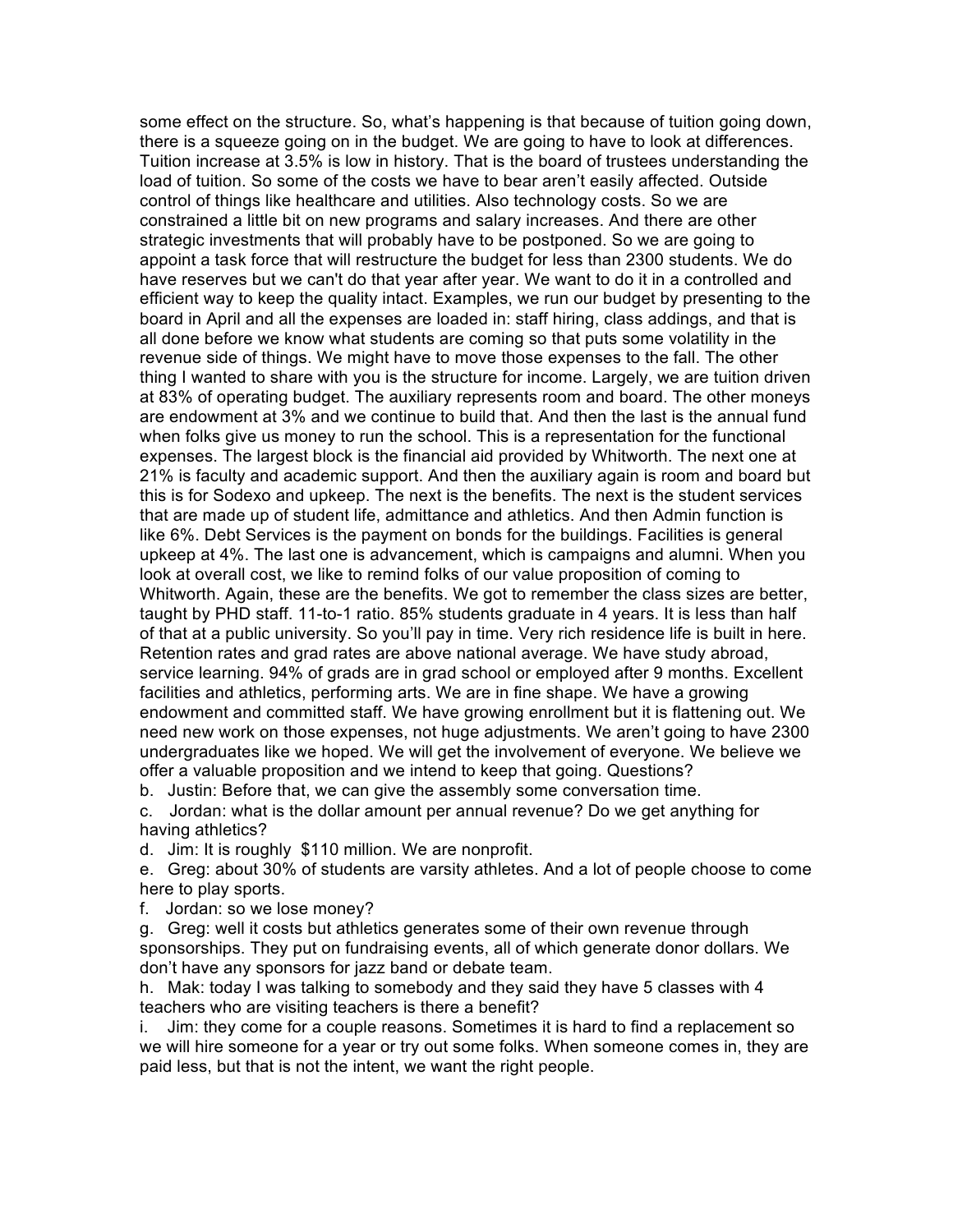j. Greg: they is probably pretty unusual. Over the last 5 years, we have made a commitment to have less visiting teachers. Sometimes it is to make sure there is an interest.

k. Brendan: we have been talking about housing costs and not being able to pay for oncampus housing. Are there any plans in effect to address that?

l. Jim: Almost all of our cost of meals is the cost of Sodexo to provide that. There is always a cushion that goes back into student life. In comparable schools, our costs are in the middle so we are definitely competitive, but it isn't cheap. Living off campus sometimes you can help on meals but not really on rent and car cost. It does provide for the residential environment we want to create that you won't get as much as off campus. Sodexo has their costs as well but we try to keep each other honest.

m. Bailey K: When I looked into Whitworth I looked at similar schools like George Fox. So our tuition is going up and enrollment is going down?

n. Greg: enrollment is still going up. Coming in is still bigger than the graduating classes.

o. Jim; we aren't growing like we hope to grow.

p. Bailey K: my sibling goes to George Fox and their enrollment is going up and their tuition is going down. So how are we competing?

q. Greg: we are doing all kinds of things to hit enrollment. Programs and marketing, and identifying potential students. We are leaving no stone unturned. But there are some head winds. I was a student here and the enrollment was 1100. That was the last time we were in a demographic downturn. There are fewer college students now. The thing about tuition that is tricky is there is the list price and the actual net price after financial aid. I have looked at George Fox's and both of ours are higher. We charge more and we give away more. We set the list price to set the amount of quality. We set the tuition for the US News competition, we are in the top 10.

r. Jim: We are below the increases of the 14 in our network. We are trying to get more in the middle.

s. Chase: What did we learn in 2013? I remember a similar conversation then.

t. Justin: in 2013 there was a big budget concern including printing.

u. Greg: when we launched the 2021 plan, we recognized if we quit growing that the way to continue to invest, we would have reallocated resources. That was kind of an effort in 2013 maybe before there was quite the same amount of urgency driven by the economic reality. The biggest thing that happened then is closing down the Costa Rica center. Now I would say, we haven't achieved our economic goals and the enrollment so that has squeezed our money.

v. Jim: 2013 was one year where we thought we could get to 2300 students.

- w. Rachel: Is the task force open to select students or anyone?
- x. Jim: none of that has been worked out.
- y. Greg: we plan on working with Justin.
- z. Rachel: will it be this year?

aa. Jim: task force will be next fall.

bb. Justin: What can we do as students to help out as students? Are we being wasteful in the dorms?

cc. Rosetta: be thinking of ways we can reduce our expenses. We would appreciate suggestions.

dd. Greg: Beck has said many times, everything we do at the university is good. If it was wasteful we would stop. We covet your input. Secondly, I think you guys are our best advertising to possible students. We appreciate that.

ee. Connor: My understanding that tuition increases were planned to go to faculty pay. But it sounds like it isn't. Where is the match up?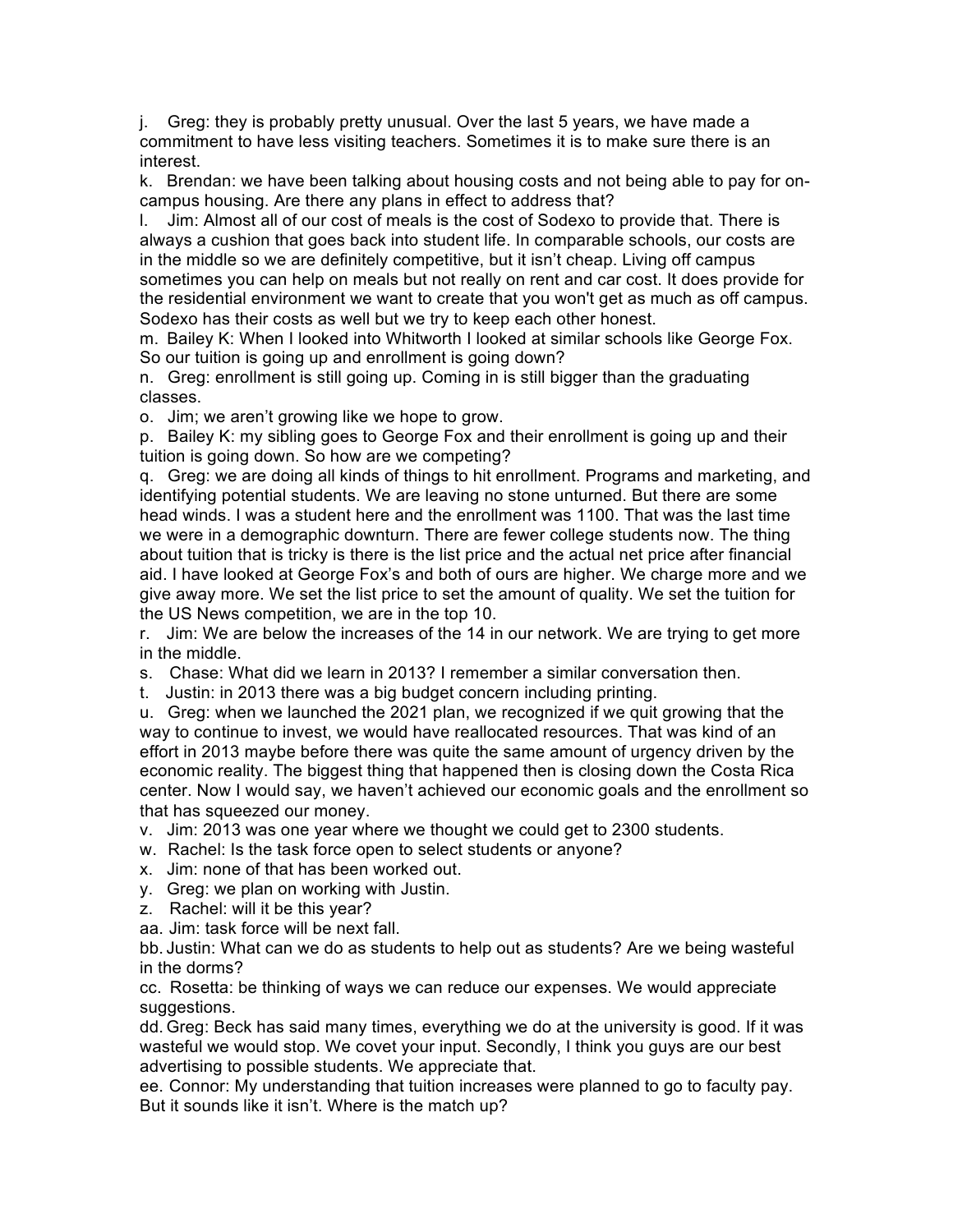ff. Greg: we are actually adding new faculty positions to targeted places. There wasn't an attempt to bait and switch. The costs are actually going up for that.

gg. Maddie: Is financial aid increase going to affect all students? SPU increased their scholarship and that affected current students as well as incoming.

hh. Greg: part of the reason why it is increasing is because we are increasing the scholarships every year for each incoming class. We try to address the fact that academic scholarships stay the same is by reserving the endowed scholarships only to returning scholarships and department scholarships as well.

ii. Bailey V: from the year I enrolled to when I graduate, tuition will increase \$10000 but my scholarships don't increase so I want to understand that.

jj. Greg: I am going to look into if there is anyway we can … if we increase aid so your cost stays the same all four years, then there is less new revenue to cover costs that come up for the institution or invest in new services. We would be less able to do those things.

kk. Bailey V: I feel not helped at all as tuition is increasing. I try to pay this without loans. And even if something took a little dent, I would feel a little more supported but instead I spend time trying to find other scholarships. And that is a big burden. There has to be a consistency for current students.

ll. Justin: students tell me they don't expect tuition to increase each year.

mm. Greg: We try to be up front about that when recruiting. But we are trying to bend it down so that the increase is smaller. I am going to see if there is anything I can do.

nn. Jordan: you talk about being upfront, I guess just keeping consistent that tuition is increasing in percent every year helps with the transparency so I recommend that when talking to us. Why not decrease tuition to get more students to come and then have happier students that reach 2300 students?

oo. Greg: lower tuition and lower aid, we aren't convinced.

pp. Jordan: keep aid the same.

qq. Jim: it doesn't translate to the 75 extra students. Because financial aid changes the net income.

rr. Greg: I think we are doing what you are saying by flattening the net increase in price. Studies show money is associated with value of the school. Also if the scholarship is bigger students are more likely to come.

ss. Brittany: I hear that it isn't worth it for the value. It has increased \$5,000 since I have come. I hear people saying they aren't going to recommend Whitworth because of cost. And people want to be RAs just for living costs. Also not everyone can afford Study Aboard options.

tt. Jim: it's a tough situation. Sometimes, public schools are cheaper but is it going to get you where you want to go?

uu. Jeff: if you lower tuition, you might get better retention.

vv. Greg: which is partly why we are trying to lower the increase.

ww. Jeff: what is the average amount you make per student?

xx. Greg: so 83% of revenue comes from tuition and 35% goes back to students. So what's left covers the other stuff.

yy. Jeff: do you have a number?

zz. Greg: \$18,000-20,000 per student.

aaa. Kevin: Every student cares about dollar amount, but how much do students care about the rationale behind a raise? And educating students on it?

bbb. Greg: I would be interested to hear what you guys think of the letter we sent out. We try hard to explain why we increase. But you are the better judge if that resonates.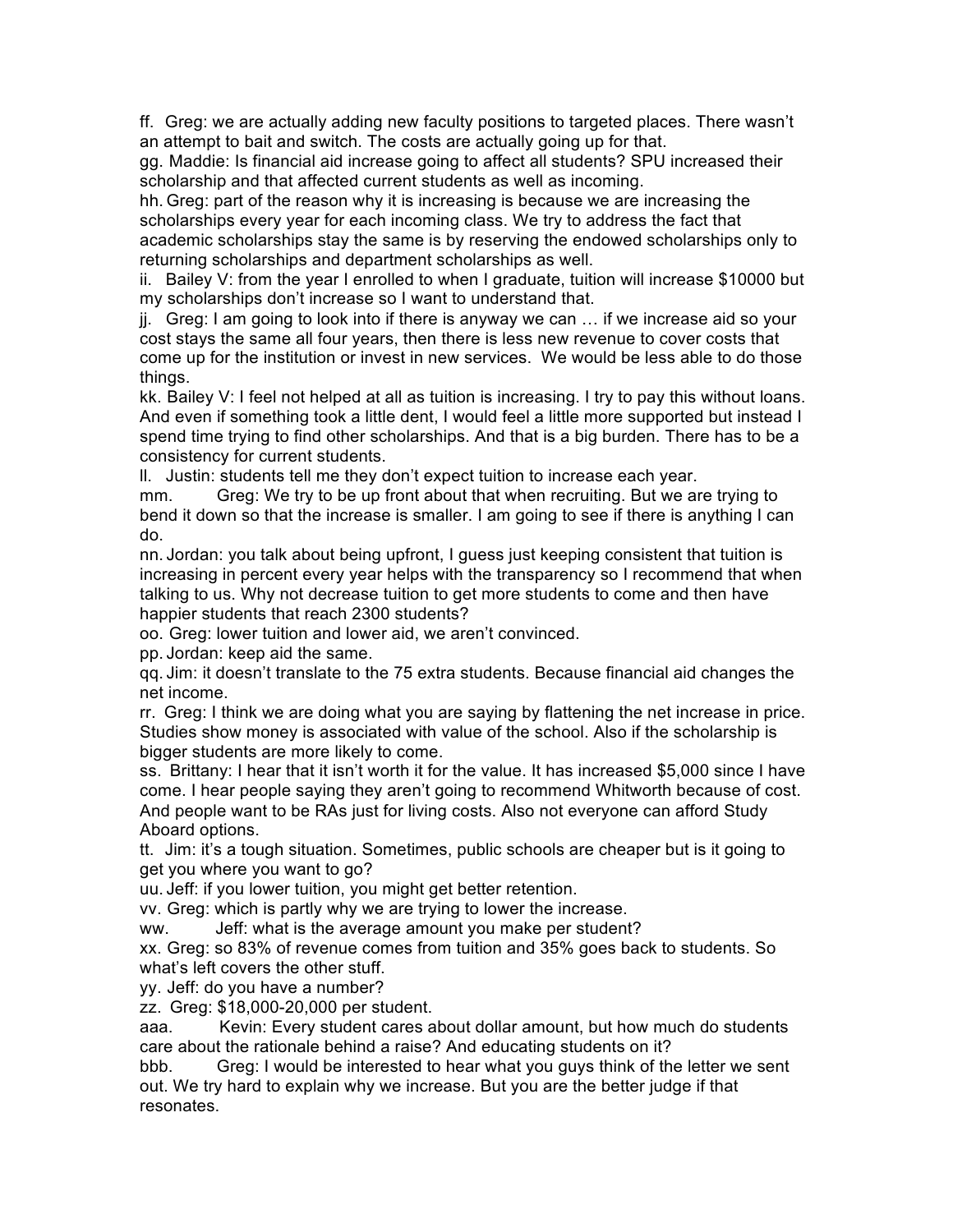ccc. Brendan: my impression is people know it's the letter. People don't want to look at it. I didn't really understand how it directly affects me.

ddd. Kevin: A common theme of off campus is they didn't understand the increase but they wanted to.

eee. Greg: It used to be 2 and half pages but we will try to unpack it more. fff. Jim: every school raises tuition to some degree so it shouldn't be a big surprise. If you think about it, you are paying for high cost items, and services. It is 67% talented people and that drives our costs.

ggg. Norma: First of all, thank you for being here. Secondly, I am the Boppell senator. At the beginning of my term, I was told by a few of my constituents - specifically speaking the sociology department - that a majority of their professors are adjuncts. Essentially, they feel like they are being robbed by not getting the benefits of attending a private school nor money's worth by having adjuncts teaching the courses because they simply lack the skills to do so. You mentioned that the increase in tuition is to hire professors, does that include adjuncts? (Norma)

hhh. Greg: we added 3 long-term professors in the next budget. We have 4 in the sociology department. We have made a shift to depend less on adjuncts and invest in permanent faculty.

iii. Jim: we do have to fill in gaps, and sometimes they aren't planned.

jjj. Justin: you can all give feedback but let's thank them. Let's take a 1 minute break. VI. Reports:

a. Skyler: we had one requisition from the basketball club. They are going to a competition in Oregon. So we gave them \$250. 1133 17316

b. Connor: are they any good?

c. Bre: Yes.

d. Skyler: and they are respectful.

e. Connor: I just wanted to make sure we are supporting winners.

f. Justin: The external committee has some ideas. One is to write a letter to faulty letters as paper cranes and personalize them. We are also looking at getting a petting zoo and talking to REI and talking to Whitworth auxiliary as well as alumni and local bands. I am on the search committee for the new VP so Chase will be leading next week.

g. Aric: nothing.

h. Nicole: pass.

i. Nate: pass.

j. Adam: the Awkward Middle School dance was neat.

k. Mak: pass.

l. Ryan: auditions for Warren Peace is next week, 10 11 12 of March and sign ups are at the info desk.

m. Mike: pass

n. Niehls: we have our last snowshoe trip on the 11 and biking on the 12. And spots for Moab.

o. Norma: pass.

p. Bailey V: on Friday at 3pm there is a double feature of the Hunger Games. No food. I could get food, maybe. Second, talk to me if you hear from residents for different concert ideas.

- q. Rediet: pass.
- r. Brendan: pass.
- s. Nate: believe conference is this weekend.